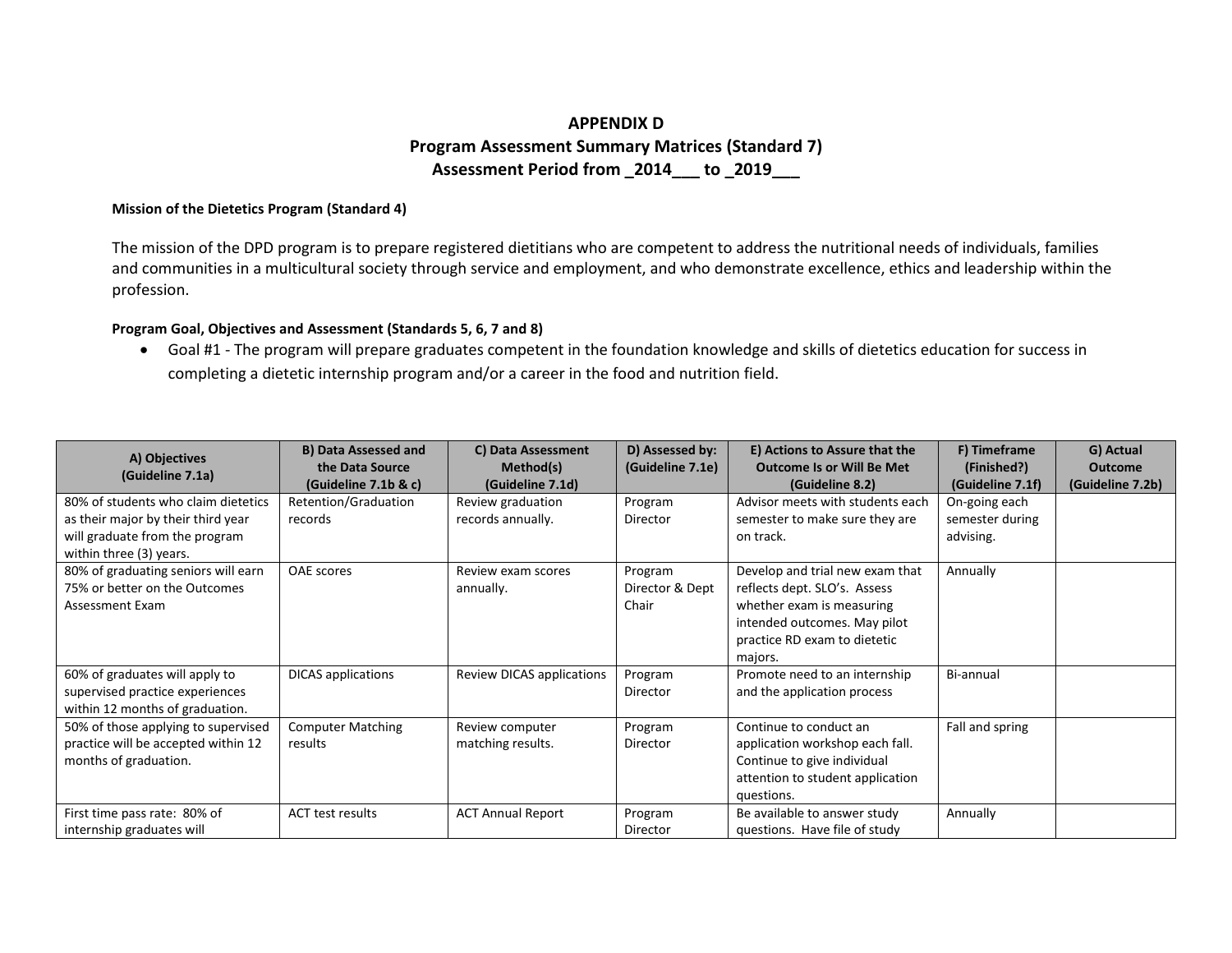| successfully complete the RD exam<br>on the first try, as calculated by |                     |                          |          | materials/resources available to<br>graduates. |                 |  |
|-------------------------------------------------------------------------|---------------------|--------------------------|----------|------------------------------------------------|-----------------|--|
| dividing the number of candidates                                       |                     |                          |          |                                                |                 |  |
| who pass the exam on the first                                          |                     |                          |          |                                                |                 |  |
| attempt, by all individuals taking the                                  |                     |                          |          |                                                |                 |  |
| exam over a five-year period.                                           |                     |                          |          |                                                |                 |  |
| One-year pass rate: 90% of                                              | ACT test results    | <b>ACT Annual Report</b> | Program  | Help graduates find additional                 | Every 5 years   |  |
| internship graduates will passed the                                    |                     |                          | Director | resources and study materials.                 |                 |  |
| exam with one year of their on the                                      |                     |                          |          |                                                |                 |  |
| first attempt, over a five-year                                         |                     |                          |          |                                                |                 |  |
| period divided by the number of all                                     |                     |                          |          |                                                |                 |  |
| individuals who took the exam                                           |                     |                          |          |                                                |                 |  |
| within that same period.                                                |                     |                          |          |                                                |                 |  |
| During their internship education,                                      | DI Director surveys | Returned surveys         | Program  | Obtain contact information from                | Annually        |  |
| at least 80% of internship directors                                    |                     |                          | Director | graduate. Send surveys each                    |                 |  |
| will rate graduates as "satisfactory"                                   |                     |                          |          | semester to DI directors                       |                 |  |
| or above in professional knowledge                                      |                     |                          |          |                                                |                 |  |
| and skills                                                              |                     |                          |          |                                                |                 |  |
| Over a five-year period, 50% of                                         | Alumni Survey       | Returned surveys         | Program  | Send emails regarding job                      | Every 3-5 years |  |
| graduates who respond to the                                            |                     |                          | Director | openings to former graduates.                  |                 |  |
| alumni survey will report they are                                      |                     |                          |          | Keep in contact with graduates at              |                 |  |
| employed in a dietetics-related                                         |                     |                          |          | local and state dietetic meetings.             |                 |  |
| position.                                                               |                     |                          |          | Encourage use of career services.              |                 |  |

Program Goal, Objectives and Assessment (Standards 5, 6, 7 and 8)

Program Goal 2: The program will prepare graduates who will demonstrate spiritual understanding with integrity and ethical principles for living life, working in the field of dietetics, and be life-long learners.

| A) Objectives<br>(Guideline 7.1a)                                                                                                     | <b>B) Data Assessed and</b><br>the Data Source<br>(Guideline 7.1b & c) | C) Data Assessment<br>Method(s)<br>(Guideline 7.1d) | D) Assessed by:<br>(Guideline 7.1e) | E) Actions to Assure that the<br><b>Outcome Is or Will Be Met</b><br>(Guideline 8.2)                                       | F) Timeframe<br>(Finished?)<br>(Guideline 7.1f)        | G) Actual<br><b>Outcome</b><br>(Guideline 7.2b) |
|---------------------------------------------------------------------------------------------------------------------------------------|------------------------------------------------------------------------|-----------------------------------------------------|-------------------------------------|----------------------------------------------------------------------------------------------------------------------------|--------------------------------------------------------|-------------------------------------------------|
| 100% of graduating seniors will<br>demonstrate ethical principles in<br>completing an ethical case study in<br>MNT their senior year. | FCS 415 case study                                                     | Grading rubric.                                     | <b>FCS 415</b><br>professor         | Course will include lecture and<br>examples on ethical behaviors.<br>Case study will be assigned and<br>graded for points. | Senior year<br>during FCS 415<br>taught each<br>spring |                                                 |
| At least 95% of graduates will<br>behave ethically in an<br>internship, and uphold the Code<br>of Ethics of the Academy of            | DI Directors survey                                                    | DI Directors survey.                                | Program<br>Director                 | Obtain contact information from<br>graduate. Send surveys each<br>semester to DI directors                                 | Annually                                               |                                                 |